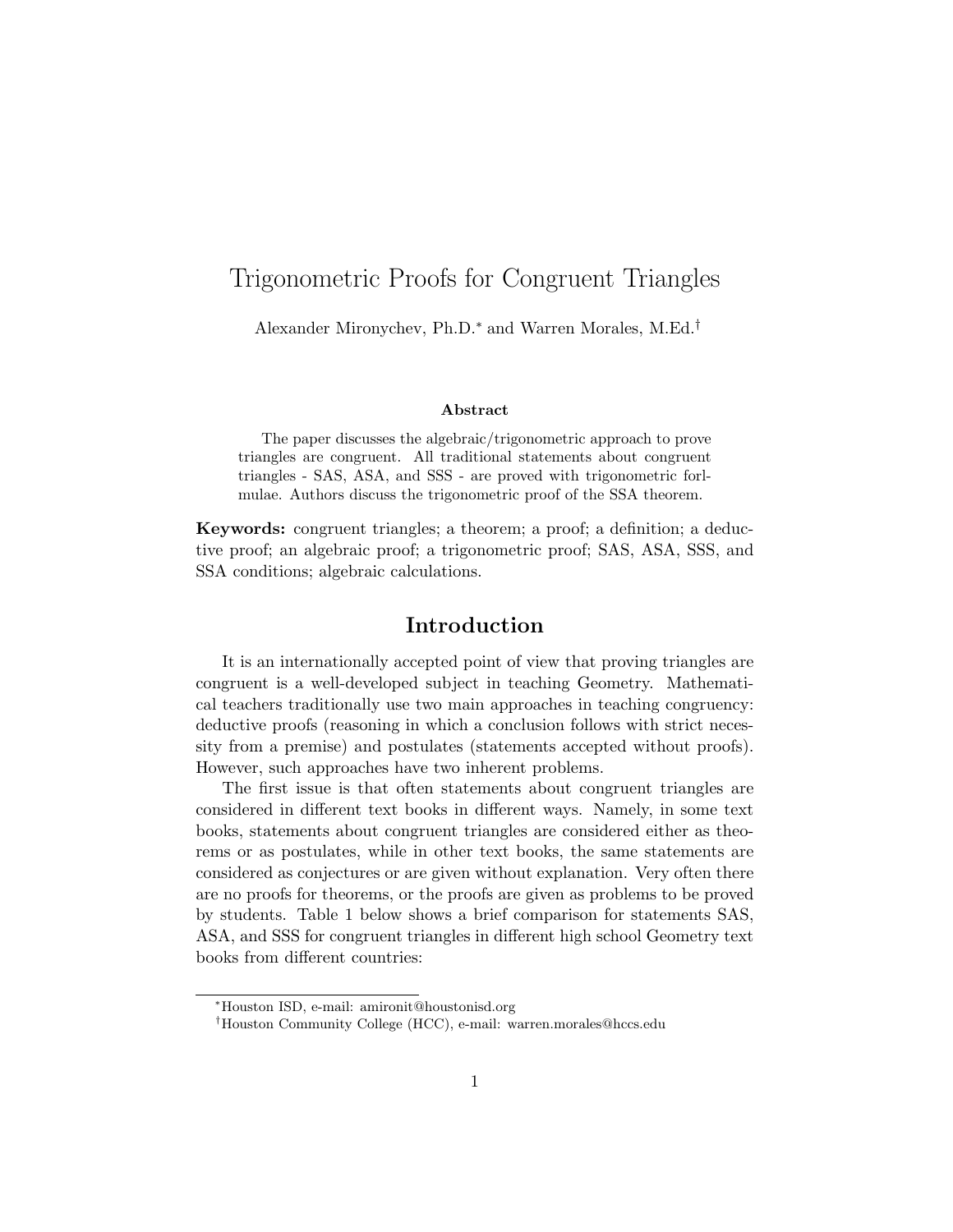| <b>Book</b>    | Author             | <b>SAS</b> | ASA        | <b>SSS</b> |
|----------------|--------------------|------------|------------|------------|
| Geometry       | Larson $(2007)$    | postulate  | postulate  | postulate  |
| Geometry       | Burger $(2007)$    | postulate  | postulate  | postulate  |
| Geometry       | Larson $(2016)$    | theorem    | theorem    | theorem    |
| Plane Geometry | Seymour $(2002)$   | theorem    | theorem    | theorem    |
| Geometria      | Pogorelov $(2001)$ | theorem    | theorem    | theorem    |
| Geometria      | Baldor $(2004)$    | theorem    | theorem    | theorem    |
| Geometry       | Serra $(2003)$     | conjecture | conjecture | conjecture |

Table 1. Comparison of statements about congruent triangles in different text books.

Statements about congruent triangles are described differently by different authors. For example, Larson, Boswel and Stiff (2007) consider statements SAS, ASA, and SSS are postulates. At the same time Larson and Boswel (2016) consider all these statements as theorems and also provide proofs. In the book by Edward Burger et al. (2007), statements SAS, ASA, and SSS are postulates. Many other authors, such as Seymour (2012), Pogorelov (2001) or Baldor (2004) all statements about congruent triangles are considered theorems and such proofs are given in that book. On other hand, Serra (2003) considers these statements as conjectures without explanation as to whether they are theorems or postulates.

The second issue in the traditional approach of teaching congruency of triangles is that the SSA statement is considered an invalid approach for obtaining congruency of triangles, and as a theorem leads to possible ambiguity.

There is another paradigm which must be considered in teaching proofs of congruent triangles: the use of a sequence of algebraic and trigonometric calculations. Such an approach seems to be new in teaching congruency of triangles and more effective for students and easier for teachers.

There are articles which describe different methods of deductive proofs for the congruency of triangles. For example, Patkin and Plashkin (2011) describe sufficient and non-sufficient conditions for triangles to be congruent. The traditional deductive proof of the SSA statement was presented by Mironychev (2015). But there is very little literature on the use of algebraic and trigonometric calculations to prove congruency of triangles. Such calculations, as usual, are represented as isolated exercises without generalizations to these calculations as theorems; see for example Lial (2017) or Blitzer (2010).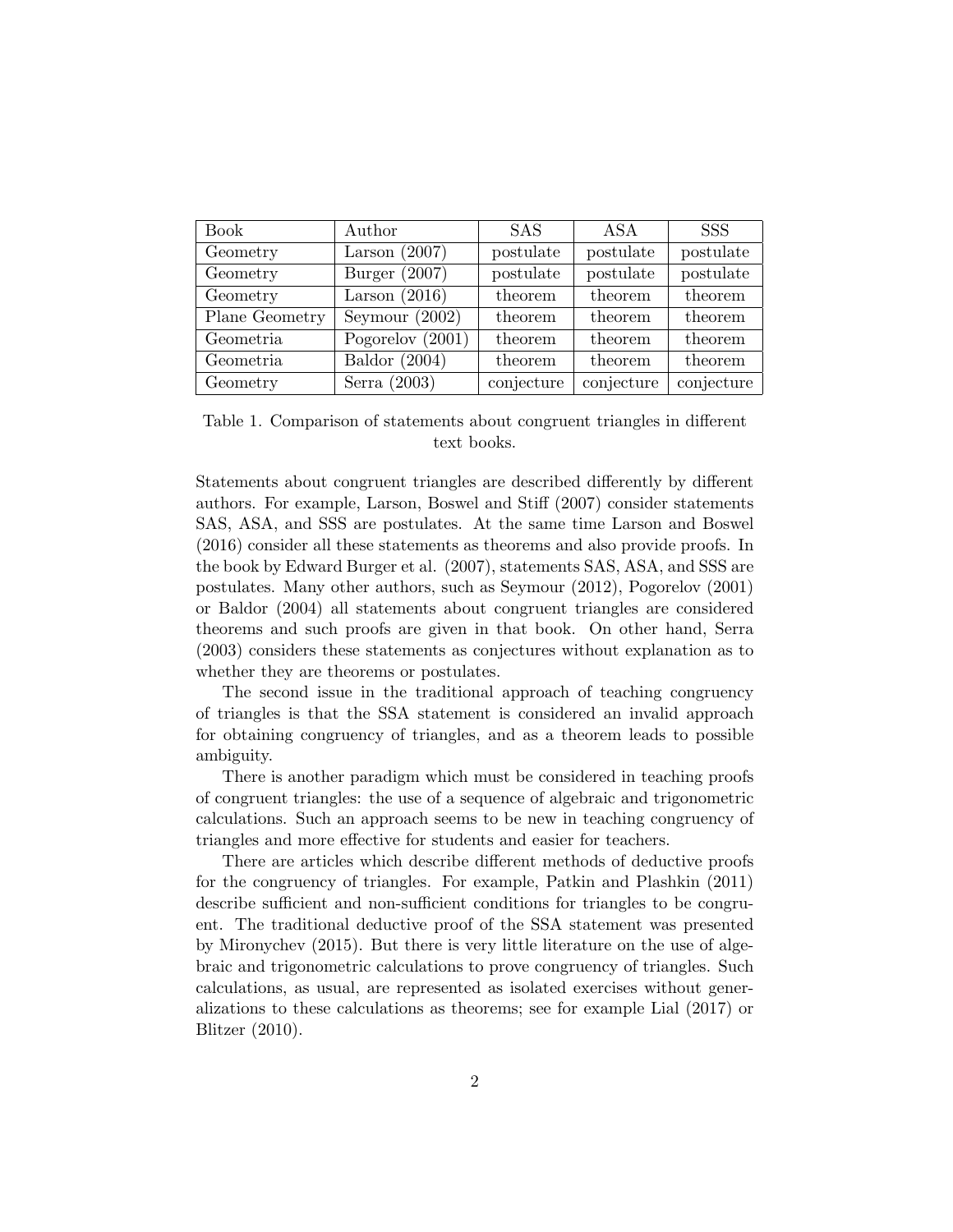The purpose of this article is to present the algebraic/trigonometric approach to prove traditional statements of congruent triangles. It turns out that this method can be effectively used for describing the SSA statement for triangle congruency, a statement which traditionally has been considered invalid in proving that triangles are congruent.

If the authors' position is true, then it could be considered as a starting point for the reevaluation of the philosophy of teaching congruent triangles worldwide. First, the statements about congruent triangles (SAS, ASA, SSS, and including SSA) should not be treated differently either as postulates or as theorems or as hypotheses. The fewer the number of postulates a theory has the higher is its scientific level. So, teaching the subject this way will increase the level of education internationally. The matter of the Geometry is common for all countries and should not be treated differently from country to country. The authors hope the new (algebraic/trigonometric) way of proving congruent triangles will influence the development of similar proofs for other topics of Geometry and stimulate book authors and educators from around the world to revise the philosophy of teaching congruent triangles.

### Definitions and Proofs of Congruency for Triangles

In general, traditional deductive proofs are based on certain definitions and postulates. Deductive proofs seem to be a very challenging topic for high school students. In The Elements (Euclid, 2016, p.247) the proof of the SAS theorem was made without an exact definition of congruency. In The Elements congruence is considered an obvious issue and is not required to discuss. One type of definition for congruent figures (triangles) accepted in traditional Geometry courses is that "In two congruent figures (triangles), all the parts of one figure are congruent to the corresponding parts of the other figure. In congruent polygons, this means that the correspond*ing sides* and the *corresponding angles* are congruent" (Larsen, 2007, p.225). Such definition, despite its clarity, does not show how to state that sides or angles are congruent.

To make geometric proofs more understandable and affordable for students, text book authors could represent proofs as a sequence of certain algebraic/ trigonometric calculations. In this way it is necessary to accept some new definition of congruency. To make the algebraic or trigonometric calculations the central part of the proof, such a definition has to be related to measures of triangles' parts; namely, lengths of sides and measures of angles. Each triangle has six parts, or elements: three sides and three angles.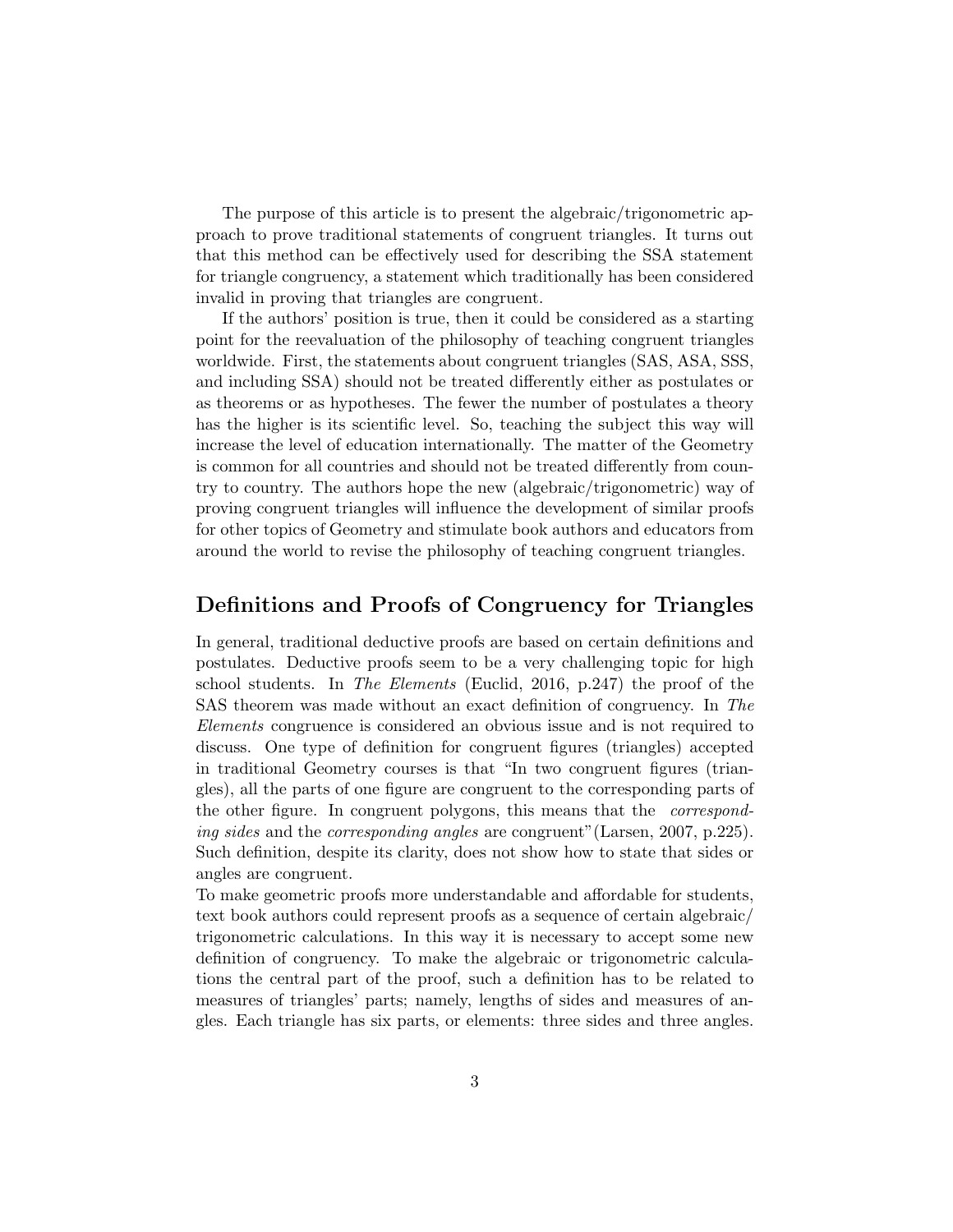So, algebraically, a triangle can be considered as a set of six numbers:

$$
.
$$

Assume that for any three given elements  $s_{i_1}, s_{i_2}, s_{i_3}$  (initial data) there are some functional representations (formulae) for the other three elements

$$
\begin{array}{l} s_{i_4} = f(s_{i_1},s_{i_2},s_{i_3}) \\ s_{i_5} = \phi(s_{i_1},s_{i_2},s_{i_3}) \\ s_{i_6} = \psi(s_{i_1},s_{i_2},s_{i_3}). \end{array}
$$

So, if such functions  $f(\cdot)$ ,  $\phi(\cdot)$ , and  $\psi(\cdot)$  do exist, then all triangles with the same initial data  $s_{i_1}, s_{i_2},$  and  $s_{i_3}$  are congruent. From this point of view the definition for the congruency of triangles could be the following:

DEFINITION: If for some triangle  $\langle s_1, s_2, s_3, s_4, s_5, s_6 \rangle$  and given known elements  $s_{i_1}, s_{i_2}, s_{i_3}$  there are some unique functions for the other three elements

$$
s_{i_4} = f(s_{i_1}, s_{i_2}, s_{i_3})
$$
  
\n
$$
s_{i_5} = \phi(s_{i_1}, s_{i_2}, s_{i_3})
$$
  
\n
$$
s_{i_6} = \psi(s_{i_1}, s_{i_2}, s_{i_3}),
$$

then all triangles with the same given values  $s_{i_1}, s_{i_2}, s_{i_3}$  are congruent. Consider some triangle  $\triangle ABC$  and let us accept the following notations:

$$
AB = c
$$
,  $BC = a$ , and  $AC = b$ .

It is possible to state the following correspondence between elements of the triangle:  $s_1$  - is the side  $a, s_2$  - is the side  $b, s_3$  - is the side  $c, s_4$  - is the angle  $\angle A$ ,  $s_5$  - is the angle  $\angle B$ , and  $s_6$  - is the angle  $\angle C$ :

$$
=.
$$

These numbers belong to a certain range. The numbers  $a, b$ , and  $c$  represent the lengths of triangle sides. So, their range is:

$$
a, b, c \in (0, \infty)
$$
 or  $s_1, s_2, s_3 \in (0, \infty)$ .

The remaining three numbers represent angles of a triangle, so their range is:

$$
m\angle A, m\angle B, m\angle C \in (0, \pi) \text{ or } s_4, s_5, s_6 \in (0, \pi).
$$
  
If angles are measured in degrees, then the range will be as follows:  

$$
m\angle A, m\angle B, m\angle C \in (0, 180^o) \text{ or } s_4, s_5, s_6 \in (0, 180^o).
$$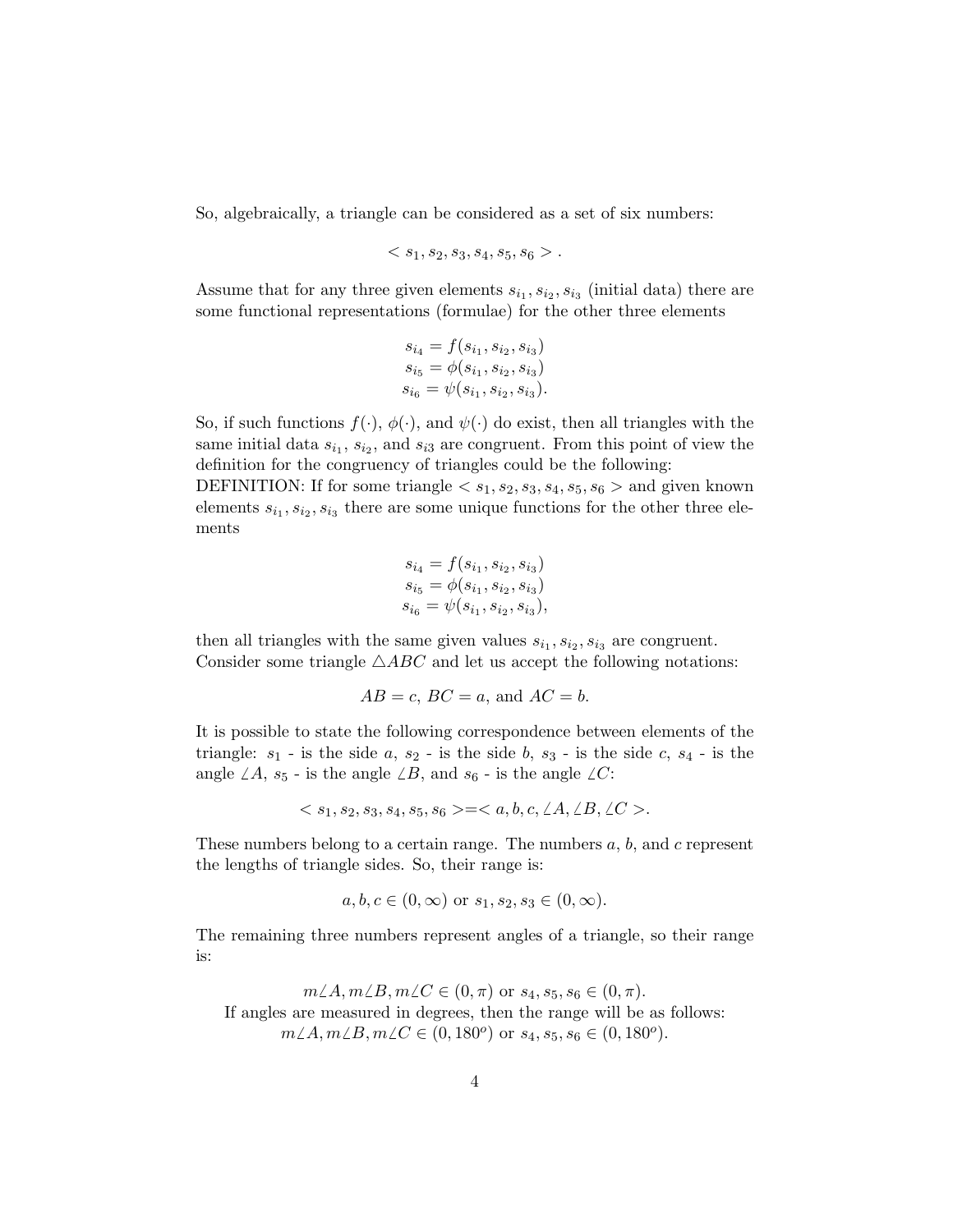## SAS Theorem Proved Trigonometrically

The SAS (side-angle-side) statement about congruent triangles states that if two sides and the included angle in one triangle are congruent to two sides and the included angle in another triangle, then such triangles are congruent. Despite the fact that the original statement in Euclid's Elements was considered and proved as a theorem, many contemporary text books use this statement as a postulate. Let us prove this statement as a theorem with methods of Trigonometry.

Now assume that sides b, c, and the angle  $\angle A$  are given (in other words  $\langle s_2, s_3, \rangle$  and  $s_4$  are given). The problem is to find expressions for side a, the angle  $\angle B$ , and the angle  $\angle C$  as functions of a, b, and the angle  $\angle A$ :

$$
a = f(b, c, \angle A)
$$
  

$$
\angle B = \phi(b, c, \angle A)
$$
  

$$
\angle C = \psi(b, c, \angle A)
$$

In other words, we must find  $s_1, s_5$ , and  $s_6$  as some functions of  $s_2, s_3$ , and s4.

PROOF:

1. Side a can be found from the Law of Cosines:

$$
a^2 = b^2 + c^2 - 2bc \cdot cos(A)
$$

From here it follows:

$$
a = \sqrt{b^2 + c^2 - 2bc \cdot \cos(A)}.
$$

Since a is the length of a segment, we know that  $a > 0$  and for the square root, only the positive value makes sense.

2. The second angle, for example, the angle  $\angle B$ , could be either acute or obtuse as represented in the Fig. 1 below. If the angle  $\angle B$  is acute (in this case  $c > b \cdot cos(A)$ , then its value could be found from the Law of Sines:

$$
\frac{a}{\sin(A)} = \frac{b}{\sin(B)}.
$$

From here it follows:

$$
sin(B) = \frac{b}{a} \cdot sin(A)
$$

which allows one to get the expression for the angle  $\angle B$ :

$$
m\angle B = \arcsin(\frac{b}{a} \cdot \sin(A)).
$$
 (1)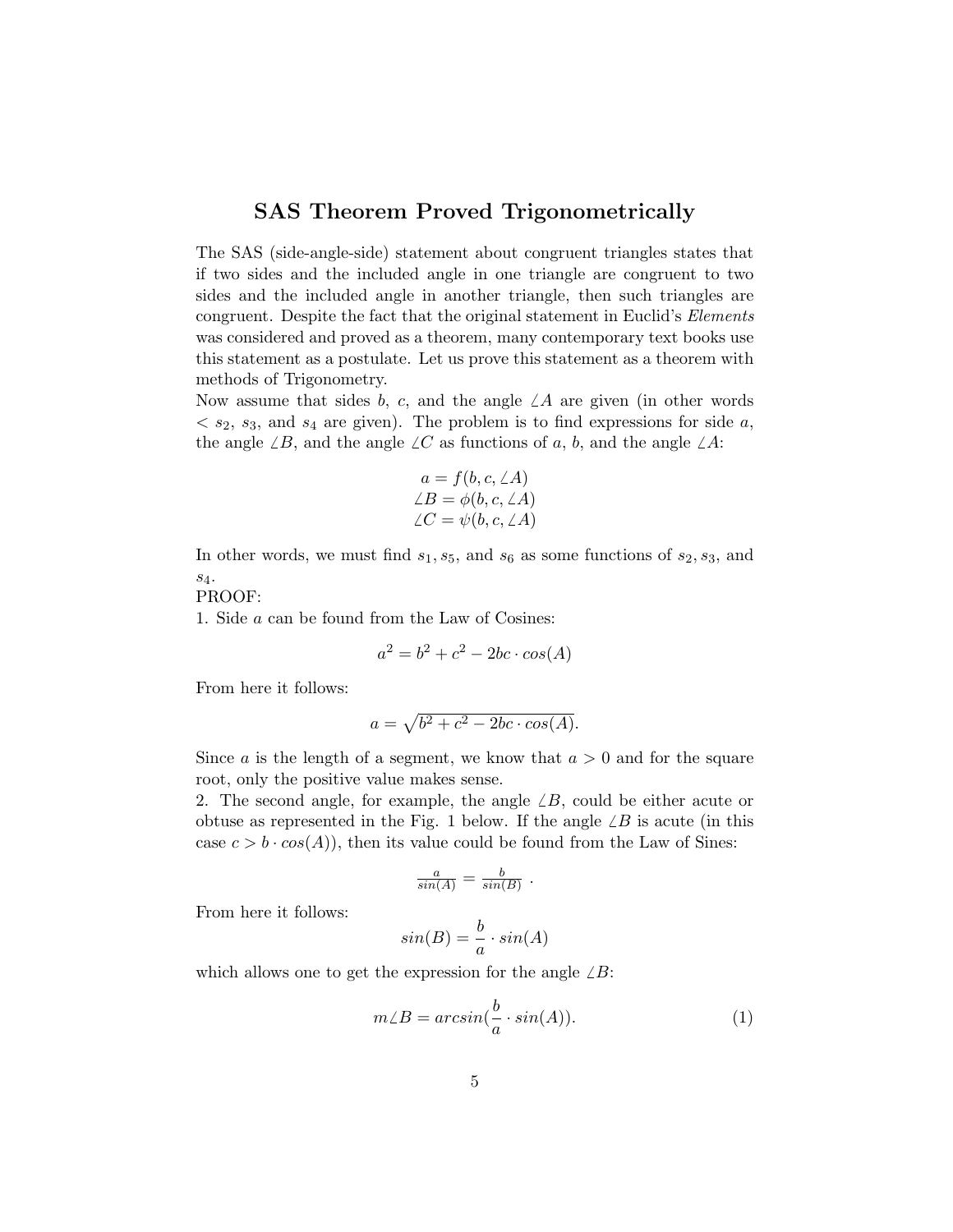

Figure 1: Examples of SAS theorem when a) the angle B is acute and b) when it is obtuse.

If the initial angle  $\angle A$  is acute and the angle  $\angle B$  is obtuse (when  $c <$  $b \cdot cos(A)$ , then the supplementary angle for  $\angle B$  should be taken from the formula (1):

$$
m\angle B = \pi - \arcsin(\frac{b}{a} \cdot \sin(A)).
$$
\n(2)

If  $c = b \cdot \sin(A)$  then the angle  $\angle B$  is a right angle:

$$
m\angle B=\tfrac{\pi}{2} \ .
$$

3. The measure of the third angle  $\angle C$  comes from the Interior Angles Theorem:

$$
m\angle A + m\angle B + m\angle C = \pi \text{ or } m\angle C = \pi - m\angle A - m\angle B.
$$

Summarizing the above calculations, we have the following system of expressions for the missed elements of the triangle  $\triangle ABC$ :

$$
a = \sqrt{b^2 + c^2 - 2bc \cdot \cos(A)}
$$
  
\n
$$
m\angle B = \arcsin(\frac{b}{a} \cdot \sin(A)) - \text{ for acute angles, if } c > b \cdot \cos(A)
$$
  
\n
$$
m\angle B = \pi - \arcsin(\frac{b}{a} \cdot \sin(A)) - \text{ for obtuse angles, if } c < b \cdot \cos(A)
$$
  
\n
$$
m\angle C = \pi - m\angle A - m\angle B
$$
\n(3)

4. So, all missed elements of the triangle  $\triangle ABC$  are represented as algebraic/trigonometric expressions of the initial data - two sides and one included angle. From the algebraic definition of congruency it follows that all tringles with such data are congruent.

#### END OF THEOREM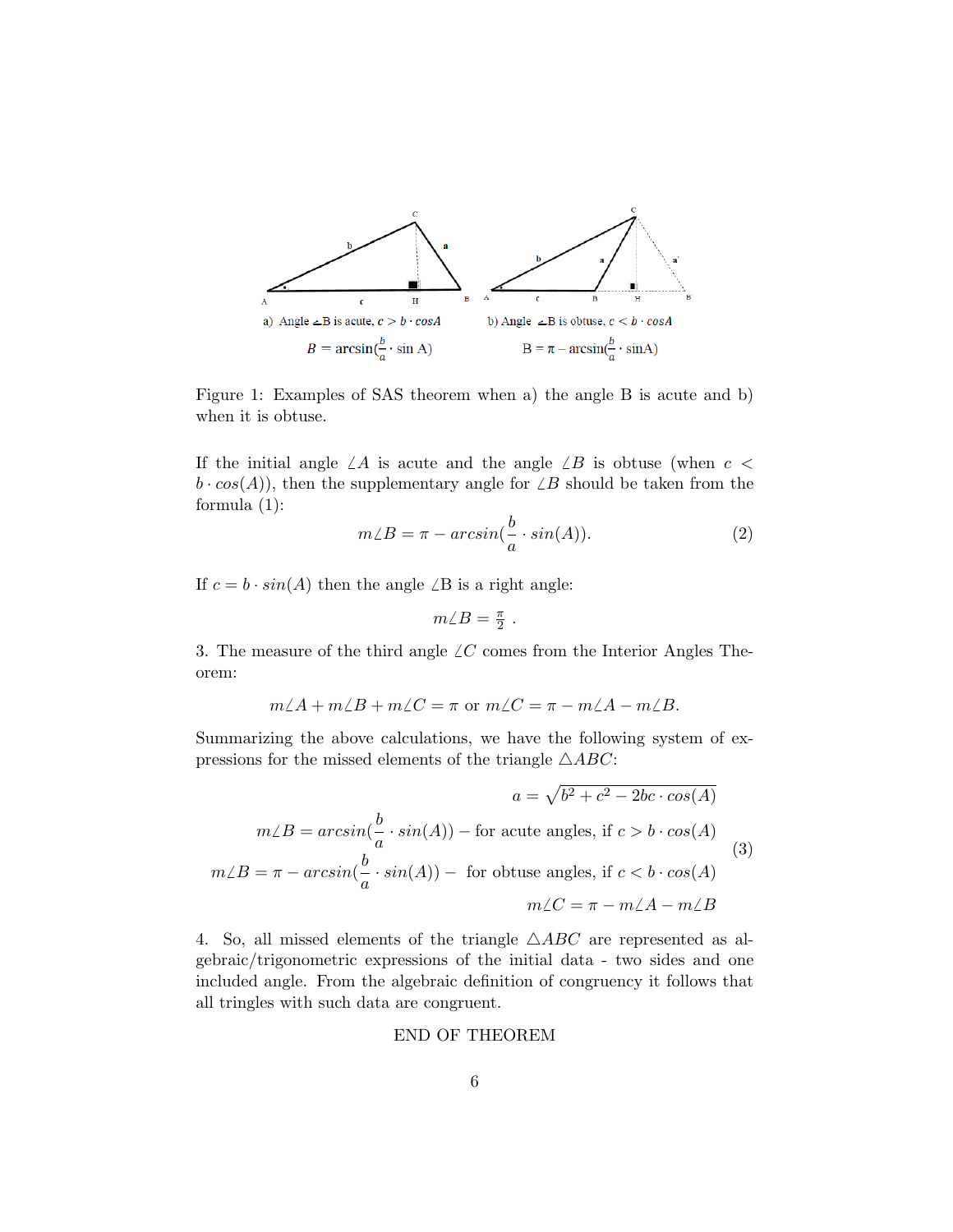Example 1-1.

Given: side  $b = 8$  units, side  $c = 10$  units,  $m\angle A = \pi/6$  or 30<sup>o</sup>. These data show that the angle  $\angle B$  is acute. So, from (3) it follows:

$$
a = \sqrt{8^2 + 10^2 - 2 \cdot 8 \cdot 10 \cdot \cos(30^\circ)} \approx 5.04 \text{ (units)}
$$
  

$$
m\angle B = \arcsin(\frac{8}{a} \cdot \sin(30^\circ)) \approx 52^\circ
$$
  

$$
m\angle C = 180^\circ - 30^\circ - 52^\circ \approx 98^\circ.
$$

Example 1-2.

Given: side  $b = 8$  units, side  $c = 6$  units,  $m\angle A = \pi/6$  or 30<sup>o</sup>. These data show that the angle  $\angle B$  is obtuse. So, from (3) it follows:

$$
a = \sqrt{8^2 + 6^2 - 2 \cdot 8 \cdot 6 \cdot \cos(30^\circ)} \approx 4.11 \text{ (units)}
$$
  

$$
m\angle B = 180 - \arcsin(\frac{8}{a} \cdot \sin(30^\circ)) \approx 103^\circ
$$
  

$$
m\angle C = 180^\circ - 30^\circ - 103^\circ \approx 47^\circ.
$$

# ASA Theorem Proved Trigonometrically

The ASA (angle-side-angle) statement about congruent triangles states that if two angles and the included side in one triangle are congruent to two corresponding angles and the included side in another triangle, then such triangles are congruent.

Consider a triangle in which we are given two angles and an included side (see the Fig.2).



Figure 2: ASA theorem: given are the angle A, the angle B, and the side c.

GIVEN:

 $m\angle A$ ,  $m\angle B$ , and the length of the side  $AB = c$ . PROVE:

Triangles with such initial data are congruent. In other words, it is necessary to find algebraic/trigonometric expressions for other parts of the triangle: the measure of angle  $\angle C$  and lengths of sides  $AC = b$  and  $BC = a$ .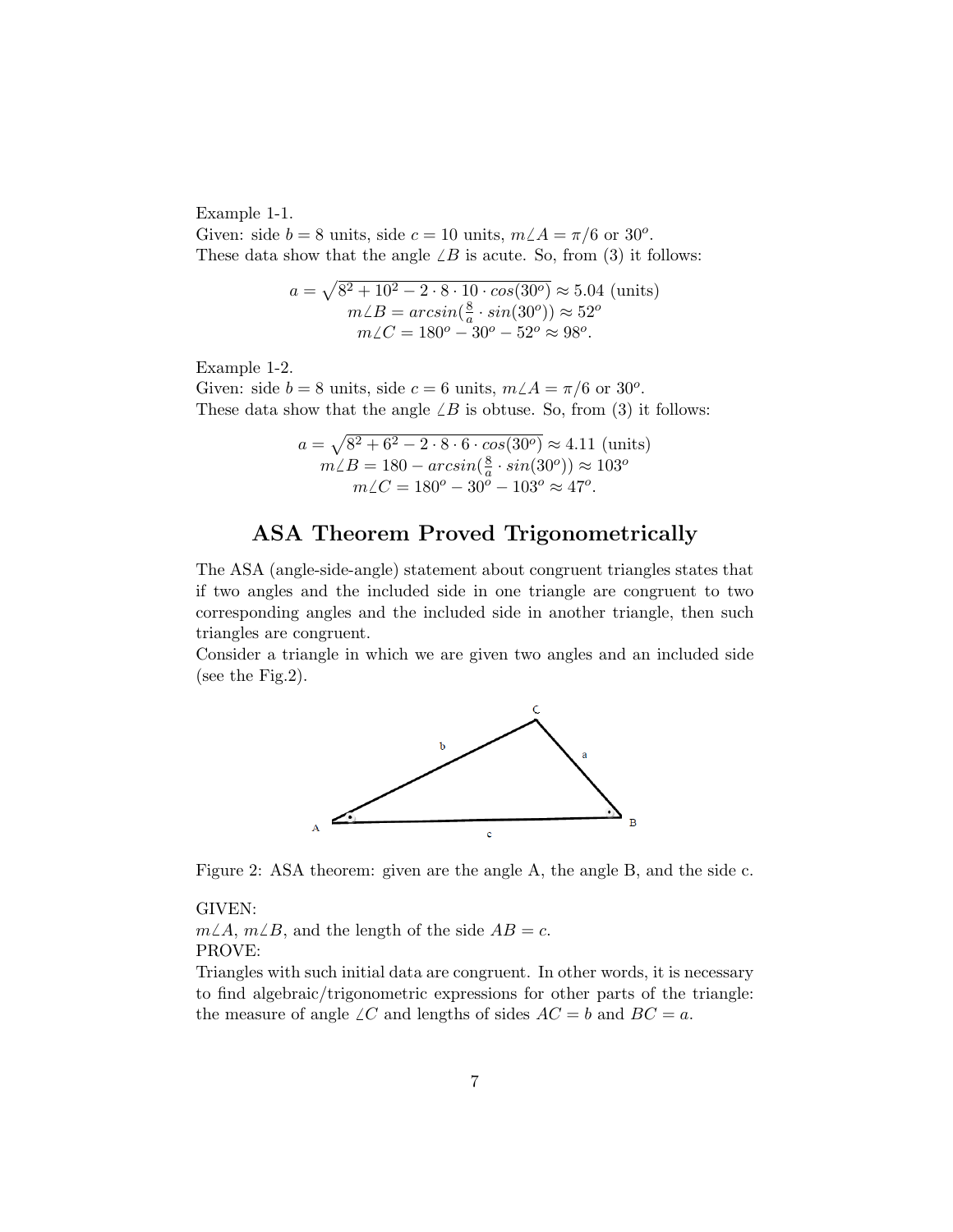$$
m\angle C = f(m\angle A, m\angle B, c)
$$
  
\n
$$
a = \phi(m\angle A, m\angle B, c)
$$
  
\n
$$
b = \psi(m\angle A, m\angle B, c)
$$

PROOF:

1. Angle  $\angle C$  can be found from the Interior Angle Theorem:

$$
m\angle A + m\angle B + m\angle C = \pi \text{ or } m\angle C = \pi - m\angle A - m\angle B.
$$

2. For sides a and b we can use the Law of Sines:

$$
\frac{a}{\sin(A)} = \frac{b}{\sin(B)} = \frac{c}{\sin(C)} = \frac{c}{\sin(\pi - m\angle A - m\angle B)}.
$$

From here it follows:

$$
a = \frac{c \sin(A)}{\sin(\pi - m\angle A - m\angle B)}
$$
 and  $b = \frac{c \sin(B)}{\sin(\pi - m\angle A - m\angle B)}$ 

So, expressions for two sides and one angle under considerations are:

$$
m\angle C = \pi - m\angle A - m\angle B
$$
  
\n
$$
a = \frac{c \cdot \sin(A)}{\sin(\pi - m\angle A - m\angle B)}
$$
  
\n
$$
b = \frac{c \cdot \sin(B)}{\sin(\pi - m\angle A - m\angle B)}.
$$
  
\n(4)

.

These expressions are unique. All triangles with such initial data are congruent.

#### END OF THEOREM

Example 2. As an application of this theorem consider a triangle  $\triangle ABC$ . Given: Angle  $m\angle A = \pi/6$  (30<sup>o</sup>), angle  $\angle B = \pi/4$  (45<sup>o</sup>), and the length of the side  $AB = c = 10$  units.

Find: Side  $AC = b$ , side  $BC = a$ , and the angle  $\angle C$ . Solution: In accordance with (4) above it follows that:

$$
m\angle C = \pi - \pi/6 - \pi/4 = 7\pi/12 \text{ (105°)}
$$
  
\n
$$
a = \frac{10 \cdot \sin(\pi/6)}{\sin(\pi - \pi/6 - \pi/4)} \approx 5.2 \text{ (units)}
$$
  
\n
$$
b = \frac{10 \cdot \sin(\pi/4)}{\sin(\pi - \pi/6 - \pi/4)} \approx 7.3 \text{ (units)}.
$$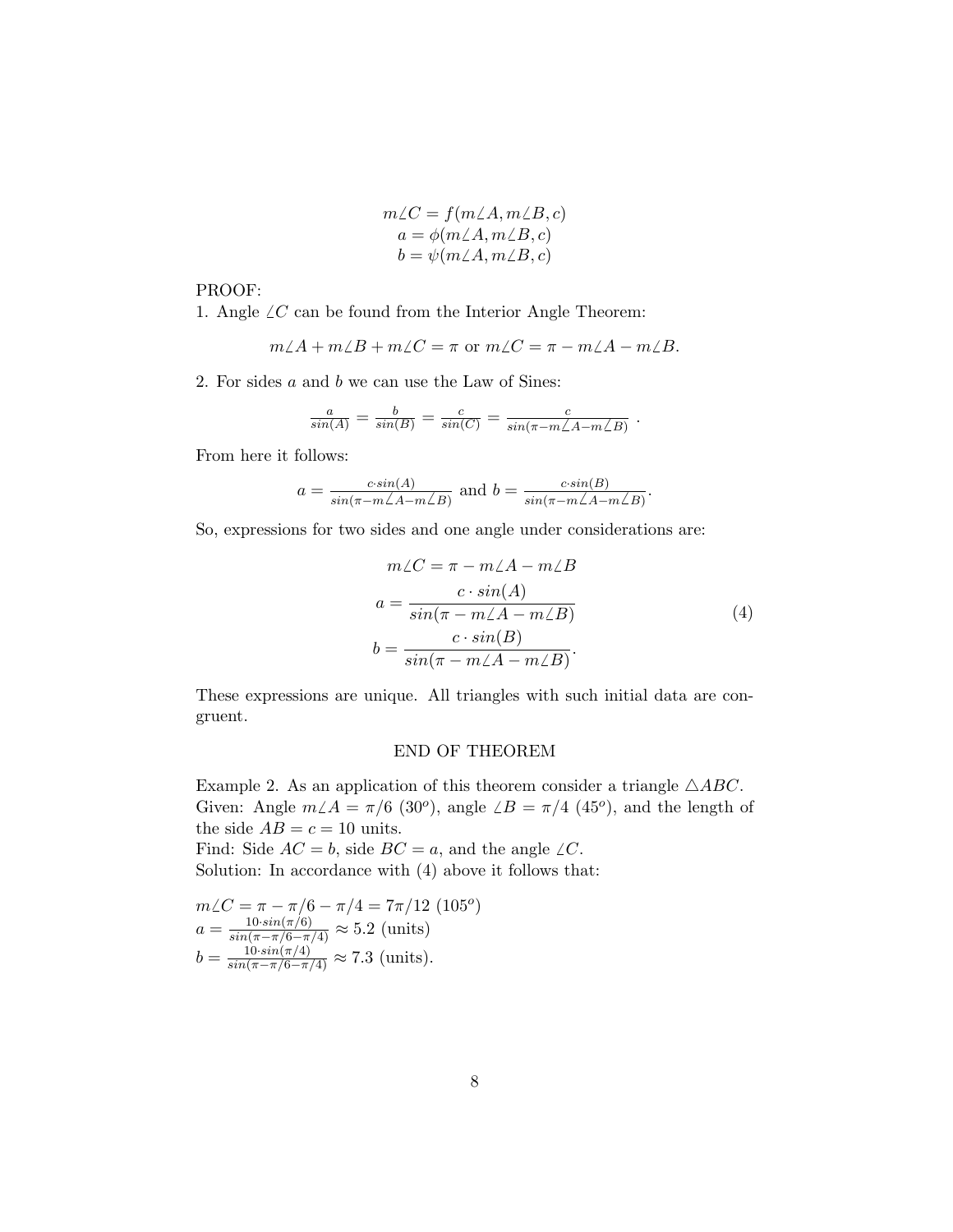## SSS Theorem Proved Trigonometrically

The SSS (side-side-side) statement about congruent triangles states that if three sides in one triangle are congruent to three corresponding sides in another triangle, then such triangles are congruent.

Consider a triangle  $\triangle ABC$  with three given sides  $AB = c$ ,  $BC = a$ , and  $AC = b$  (see the Fig.2 above). In this case it is necessary to find measures of angles  $\angle A$ ,  $\angle B$ , and  $\angle C$ .

GIVEN: Lengths of sides  $a, b$ , and  $c$ .

PROVE: Tringles with such initial data are congruent. In other words, it is necessary to find algebraic/trigonometric expressions for measures of the angles  $\angle A$ ,  $\angle B$ , and  $\angle C$ :

$$
m\angle A = f(a, b, c)
$$
  
\n
$$
m\angle B = \phi(a, b, c)
$$
  
\n
$$
m\angle C = \psi(a, b, c)
$$

PROOF: Functions  $f(\cdot), \phi(\cdot)$  and  $\psi(\cdot)$  could be found on the basis of the Law of Cosines and the Interior Angles Theorem in the following way. 1. From the Law of Cosines for the angle  $\angle A$ :

$$
a^2 = b^2 + c^2 - 2ab \cdot \cos(A)
$$

it follows:

$$
m\angle A = \arccos\left(\frac{b^2 + c^2 - a^2}{2bc}\right).
$$

2. From the Law of Cosine for the angle  $\angle B$ :

$$
b^2 = a^2 + c^2 - 2ac \cdot cos(B)
$$

it follows:

$$
m\angle B = \arccos(\frac{a^2 + c^2 - b^2}{2ac}).
$$

Once angle  $\angle A$  and angle  $\angle B$  are known, the third angle  $\angle C$  comes from the Interior Angles Theorem:

$$
m\angle C = \pi - m\angle A - m\angle B.
$$

So, expressions for the angles under consideration are:

$$
m\angle A = \arccos(\frac{b^2 + c^2 - a^2}{2bc})
$$
  
\n
$$
m\angle B = \arccos(\frac{a^2 + c^2 - b^2}{2ac})
$$
  
\n
$$
m\angle C = \pi - m\angle A - m\angle B.
$$
\n(5)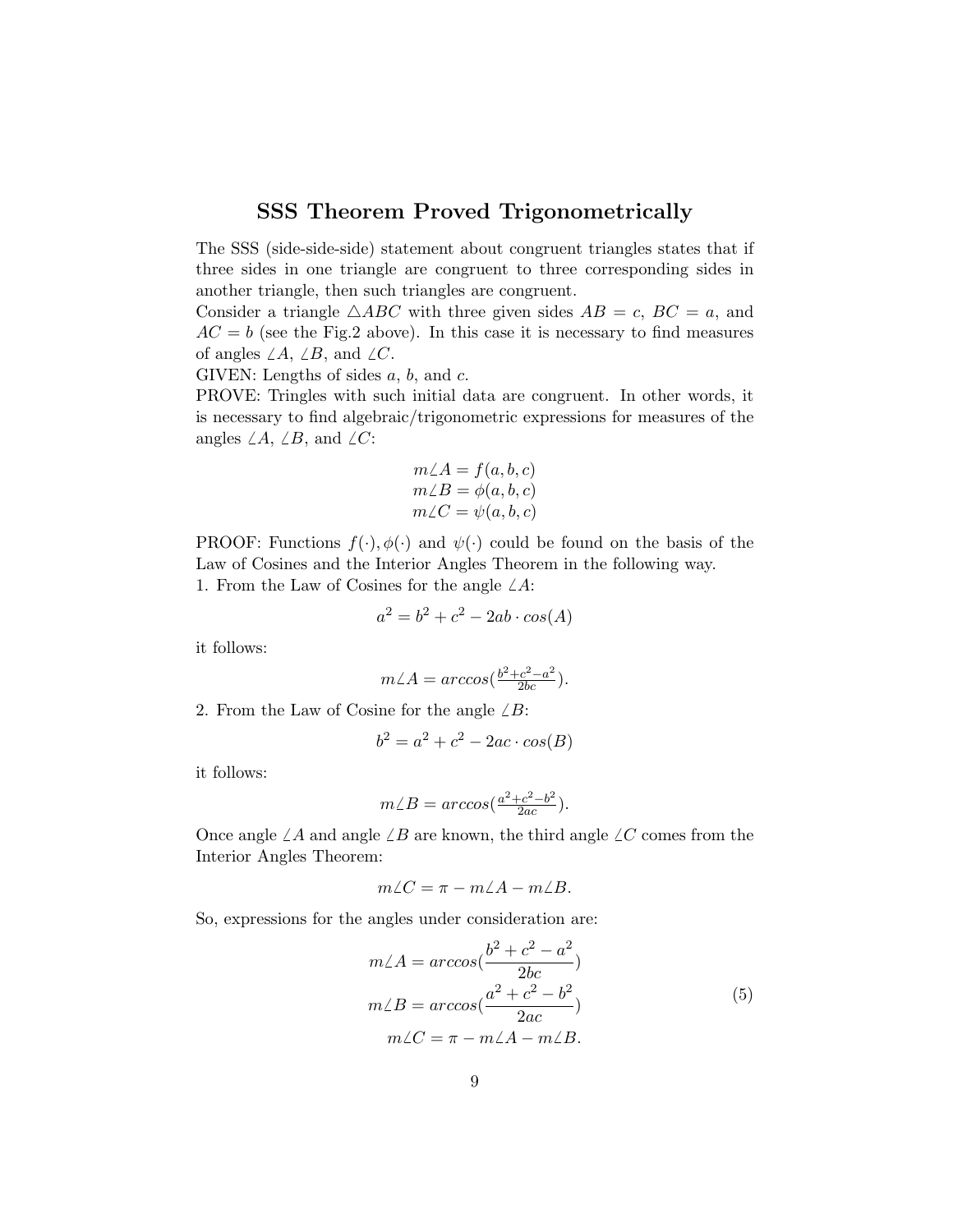All these expressions are unique. All triangles with such initial data are congruent.

#### END OF THEOREM

NOTE. The second angle,  $\angle B$ , could also be found on the basis of the Law of Sines rather than the Law of Cosines as it was done above.

Example 3.

As an application of this theorem consider a triangle  $\triangle ABC$  (Fig. 3) with the following data:

Given: side  $a = 7$  units, side  $b = 5$  units, and side  $c = 9$  units. Find: angle  $\angle A$ , angle  $\angle B$ , and angle  $\angle C$ .

Solution: From above formulae it follows:

$$
m\angle A = \arccos(\frac{b^2 + c^2 - a^2}{2ab}) = \arccos(\frac{5^2 + 9^2 - 7^2}{2 \cdot 5 \cdot 9}) \approx 51^0,
$$
  
\n
$$
m\angle B = \arccos(\frac{a^2 + c^2 - b^2}{2ac}) = \arccos(\frac{7^2 + 9^2 - 5^2}{2 \cdot 7 \cdot 9}) \approx 35^0,
$$
  
\n
$$
m\angle C = 180^0 - 51^0 - 35^0 \approx 94^0.
$$



Figure 3: SSS theorem: given are sides  $a, b$ , and  $c$ .

So, for all triangles with the given sides  $a = 7$  units, side  $b = 5$  units, and side  $c = 9$  units the measures of angles  $\angle A$ ,  $\angle B$ , and  $\angle C$  will be the same. Such triangles are congruent.

### SSA Theorem Proved Trigonometrically

Among statements about congruent triangles, the SSA statement requires special consideration. SSA (side-side-angle) statement about congruent triangles states that triangles with two congruent sides and one congruent angle which is not between these congruent sides could be congruent if the corresponding angles are acute or obtuse. The traditional deductive proof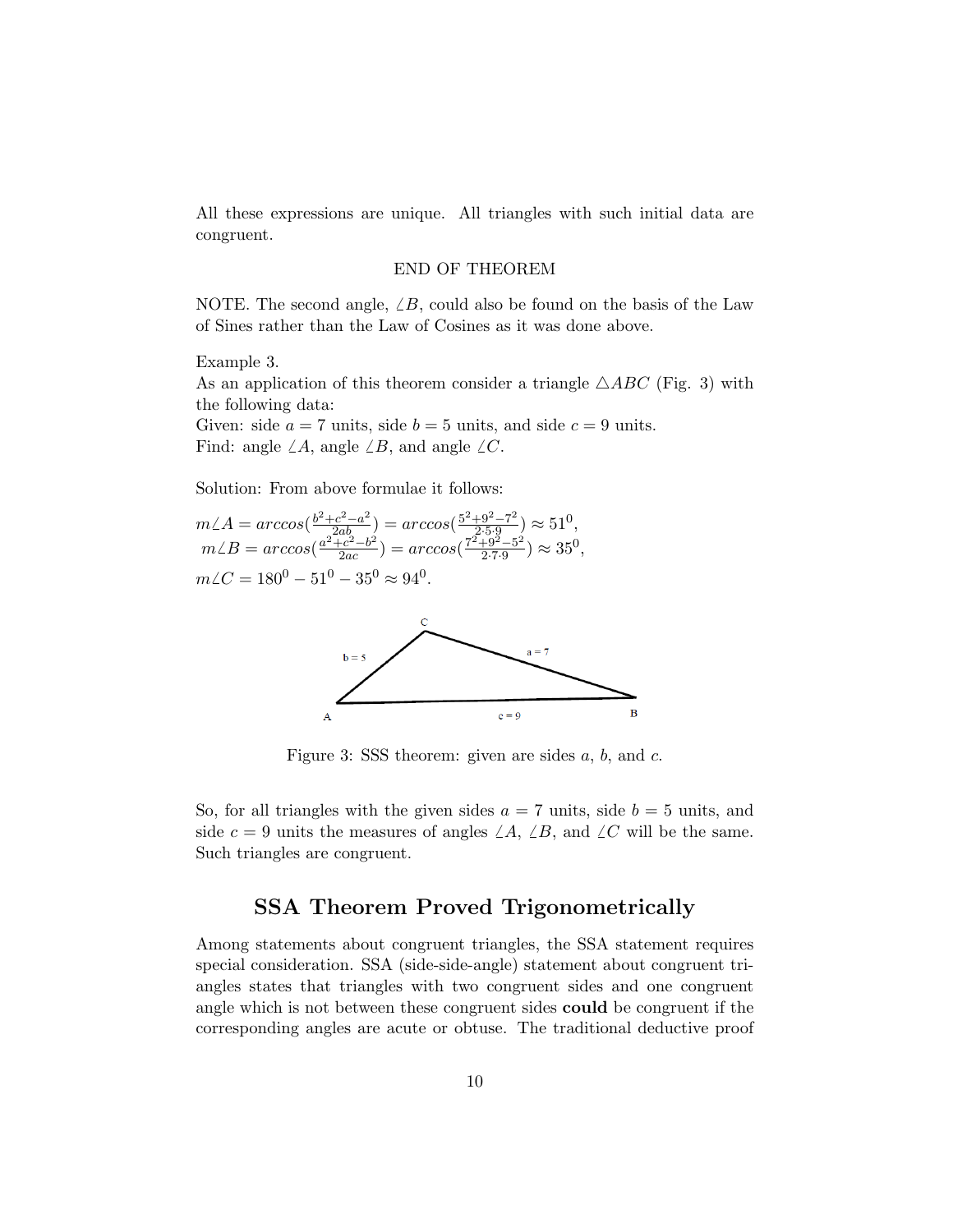of this theorem was done by Mironychev (2015). This theorem could be proved trigonometrically as well.

Consider, for example, that sides a, b, and the angle  $\angle A$  are given and the angle  $\angle A$  is not between sides a and b. In this case the following options are possible (Fig. 3-5):

- If  $b \cdot sin(A) > a$ , then no triangles exist under this condition and as such, there is no solution;
- If  $b \cdot \sin(A) = a$  or  $a > b$ , then there is one solution;
- If  $b \cdot \sin(A) < a < b$ , then there are two possible solutions.

Let us go through all these options.

1. If  $b \cdot \sin(A) > a$ , then such data cannot form a triangle. This case is represented in the Fig.3 below.



Figure 4: SSA theorem: the angle A and sides b and c cannot form a triangle.

2. If  $b \cdot \sin(A) = a$  then  $m \angle B = 90^{\circ}$ , side  $c = a \cdot \cos(A)$ , and  $m \angle C =$  $\pi - m\angle A - m\angle B$ . This a regular case for right triangles.

If  $a > b$ , then angle  $\angle B$  is acute. This case is represented in the Fig.4 below. Angle  $\angle B$  could be found from the Law of Sines:

$$
\frac{a}{\sin(A)} = \frac{b}{\sin(B)}.\tag{6}
$$

From (6) it follows that the expression for the angle  $\angle B$  is:

$$
m\angle B = \arcsin\left(\frac{b}{a} \cdot \sin A\right).
$$

Once  $\angle A$  and  $\angle B$  are known, the expression for  $\angle C$  comes from the Interior Angles Theorem: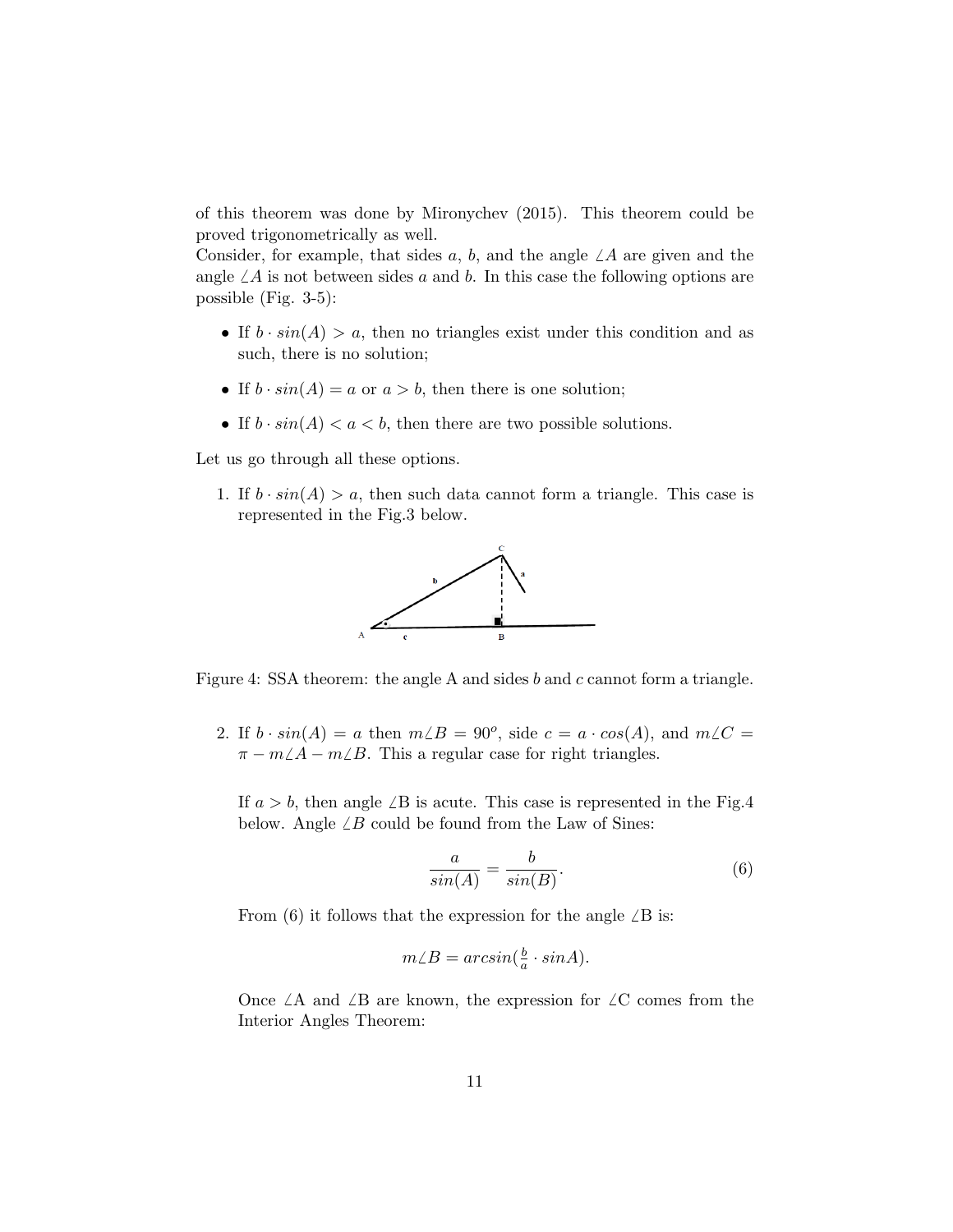

Figure 5: SSA theorem: If  $b < a$  then the angle B is acute and there is one solution.

$$
m\angle C = \pi - m\angle A - m\angle B.
$$

The expression for the side  $c$  can be found from the Law of Cosines:

$$
c = \sqrt{a^2 + b^2 - 2ab \cdot \cos(C)}.
$$

3. If  $b \cdot \sin(A) < a < b$ , then for the same a there are two solutions depending on whether the angle  $\angle B$  is acute or obtuse in triangles  $\triangle AB'C$  or  $\triangle AB''C$  as represented in the Fig.5 below.

If the angle  $\angle B$  is acute  $(\triangle AB^{\omega}C)$ , then as in the case 2 above the



Figure 6: SSA theorem: If  $a < b$  then there are two triangles with same side a, side b and the angle A.

expression for the angle  $\angle B$  would be:

$$
m\angle B = \arcsin\left(\frac{b}{a} \cdot \sin A\right).
$$

If ∠B is obtuse  $(\Delta AB^{\epsilon}C)$ , then the expression for ∠B would be:

$$
m\angle B = \pi - \arcsin(\frac{b}{a} \cdot \sin A).
$$

From here  $\angle {\bf C}$  comes from the Interior Angles Theorem and the side  $c$ comes from the Law of Cosines in the same way as above: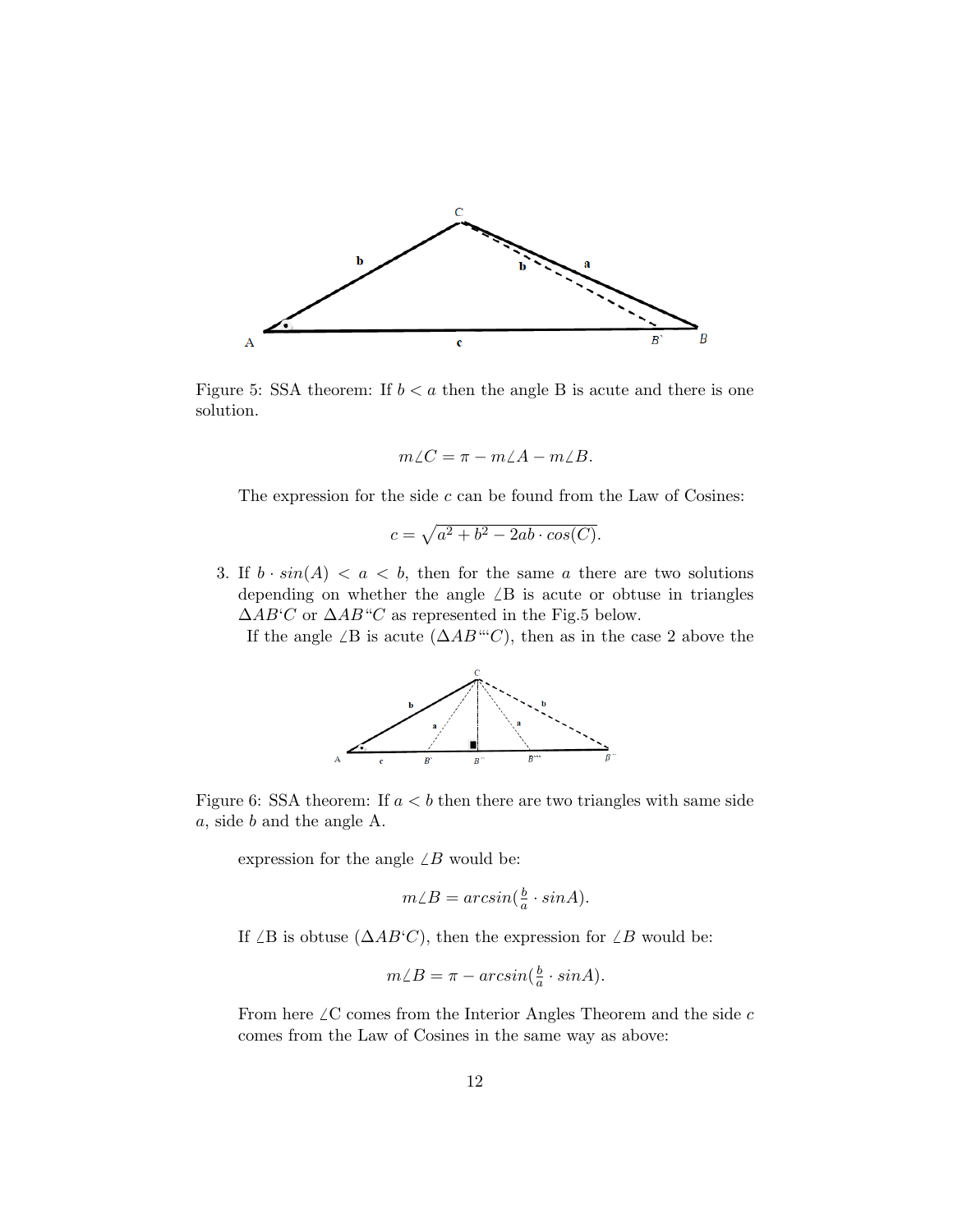$$
m\angle C = \pi - m\angle A - m\angle B,
$$
  
and  

$$
c = \sqrt{a^2 + b^2 - 2ab \cdot cos(C)}.
$$

So, for the given sides a, b, and the angle  $\angle A$  there exist unique expressions for  $\angle B$ ,  $\angle C$ , and side c. All triangles with such initial data are congruent in accordance with the algebraic definition of congruency.

#### END OF THEOREM

Example 4.

Given: Side  $b = 8$  units, side  $a = 5$  units, angle  $\angle A = 30^{\circ}$ , angle  $\angle B$  is acute, and angle  $\angle C$  is obtuse.

Find: Measures of angle  $\angle B$ ,  $\angle C$ , and the length of the side c. Solution: From above it follows:

$$
m\angle B = \arcsin(\frac{b}{a} \cdot \sin(A)) = \arcsin(\frac{5}{8} \cdot \sin(30^o)) \approx 53^o
$$
  
 
$$
\angle C = 180^o - 30^o - 53^o \approx 97^o
$$
  
 
$$
c = \sqrt{a^2 + b^2 - 2ab \cdot \cos(C)} = \sqrt{5^2 + 8^2 - 2 \cdot 5 \cdot 8 \cdot \cos(C)} \approx 9.94 \text{ (units)}.
$$

So, all missed elements of the triangle  $\triangle ABC$  are represented as algebraic/trigonometric functions of the initial data. From the algebraic definition of congruency, it follows that all triangles with such initial data are congruent.

### Discussion of Results

In this article, the authors have proved the congruency of triangles using a sequence of algebraic and trigonometric computations rather than the traditional deductive approach used by teachers internationally. Such style of proof seems easier for the contemporary generation of students, as this approach is more aligned with a computational style of thinking rather than traditional deductive thinking. In the traditional approach using deductive reasoning, students must use postulates and previously proved theorems to make a conclusion about congruency of triangles. However, with the algebraic/trigonometric approach, students need only produce a sequence of calculations from given data to make conclusions about the congruency of triangles. For example, one need only input the initial data necessary to satisfy the hypothesis of the theorem, and through the calculations described in the proof, the remaining data points are generated. As a result, these proofs can be easily adapted to help the student make real-world connections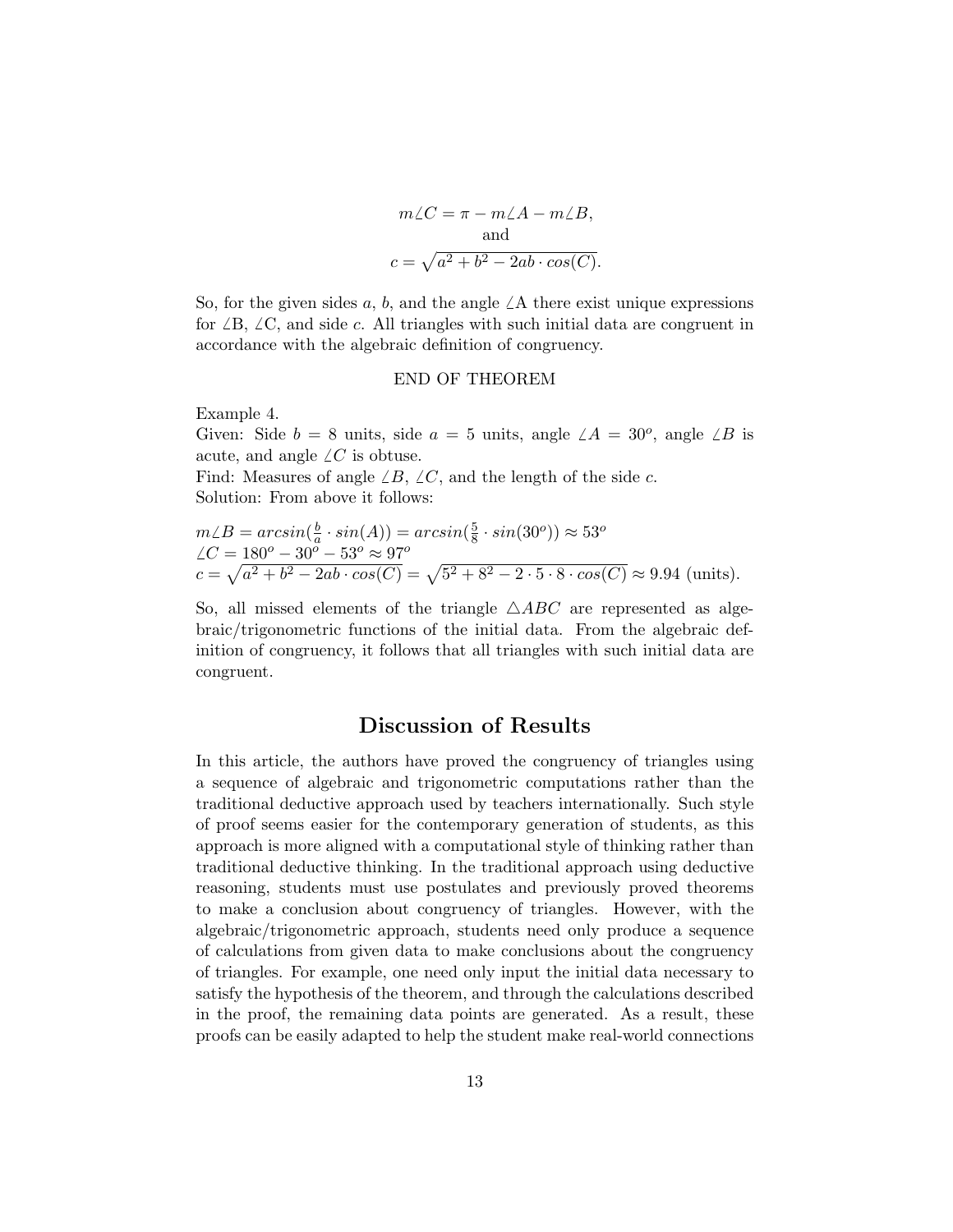and solve real-life applications; the deductive reasoning approach of proofs leaves no room for students to compute actual numerical values.

Any mathematical inquiry must begin with a clear understanding of the object of investigation and its intrinsic or internal properties. Therefore, the authors have given a new definition of congruent triangles, a definition which is based on algebraic function values. The advantage of using this new definition is that the teacher and student are given the opportunity to apply algebraic and trigonometric methods for proving triangles are congruent.

Additionally, the authors have proved the SSA statement as a theorem. What is significant about this theorem is that traditionally, any proof which relies on the SSA statement is immediately regarded as an invalid proof because of the possibility of the ambiguity. When initial data satisfies the SSA statement (in other words, what is given are lengths of two sides of a triangle and the measure of the angle that is not between these sides), it is possible that either no such triangle exists, one triangle exists, or two such triangles exist, creating ambiguity. However, the authors have shown that the SSA statement can be considered a true theorem. The example (Benson et al (2012), p. 156) states that the two triangles presented are not congruent because of SSA, although these triangles are indeed congruent. Such immediate dismissal of the SSA statement of proving triangles congruent must be revised by educators and publishers alike (see the Picture 7). More similar examples can be found in Mironychev (2015).



Figure 7: Problem No 2 on page 156 from Benson et al. (2012).

Finally, the authors believe that trigonometric proofs for congruent triangles can be included in Trigonometry courses, linking trigonometry and geometry. In traditional trigonometry courses such as Lial (2017) or Blitzer (2010), students are asked to solve a triangle, which means that students must find the missing pieces of a triangle, given some initial information (data) about the triangle. The authors recognize that the topic of solving triangles should be considered as theorems.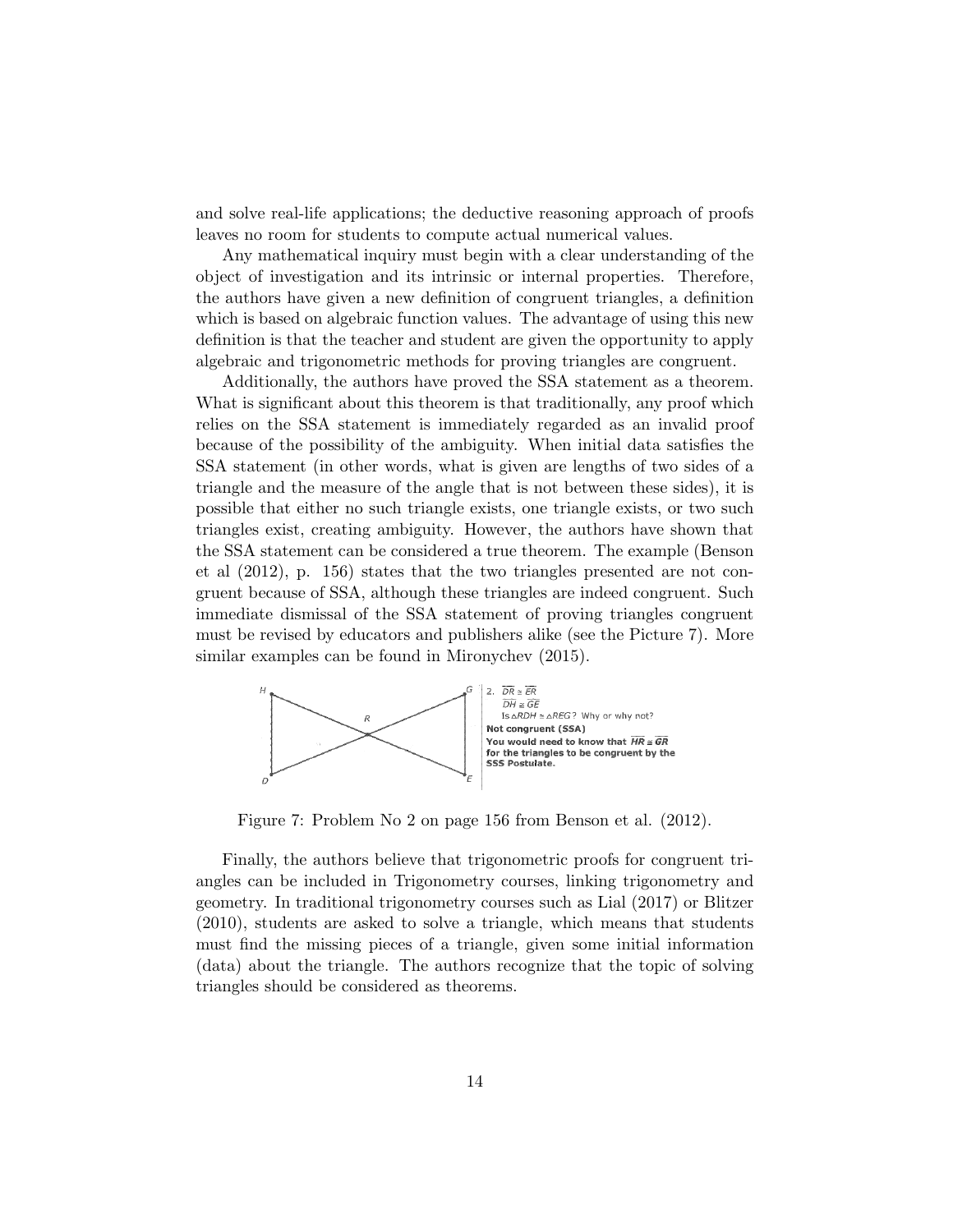# Acknowledgements

Authors thank the Sam Houston University for the opportunity to represent their ideas. This research was stimulated by the Rice University School of Mathematics Program (RUSMP) and supported by National Science Foundation under Grant No. 1556006. Any options, findings, and conclusions or recommendations expressed in this material are those of authors and do not necessarily reflect the views of the National Science Foundation.